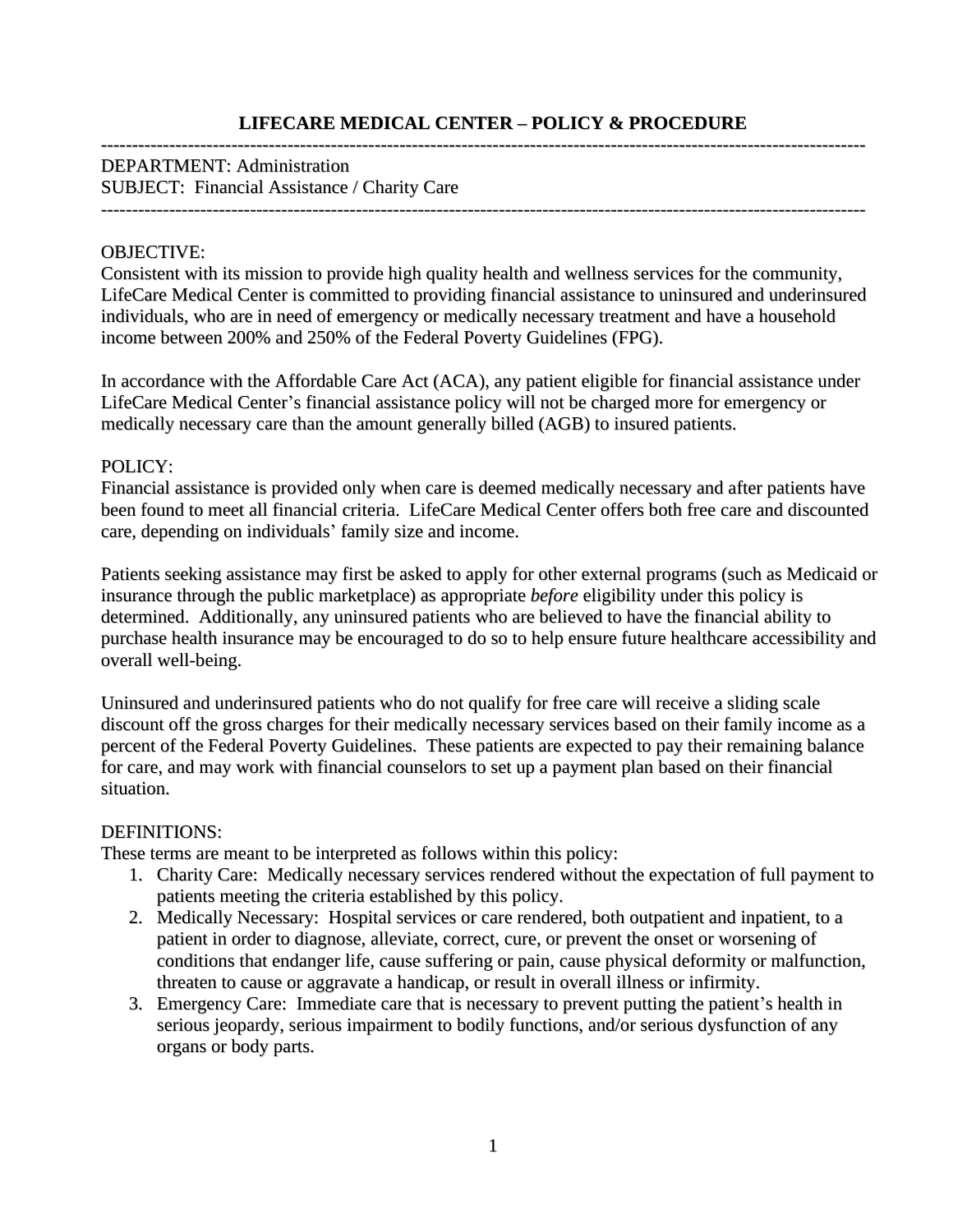- 4. Urgent Care: Medically necessary care to treat medical conditions that are not immediately lifethreatening, but could result in the onset of illness or injury, disability, death, or serious impairment or dysfunction if not treated within 12-24 hours.
- 5. Uninsured: Patients with no insurance or third-party assistance to help resolve their financial liability to healthcare providers.
- 6. Underinsured: Insured patients whose out-of-pocket medical costs exceed their ability to pay.
- 7. Amount Generally Billed (AGB): The amount generally billed to insured patients for emergent or medically necessary care (determined as described in section (B) of the policy below).
- 8. Gross Charges: The full amount charged by LifeCare Medical Center for items and services before any discounts, contractual allowances, or deductions are applied.
- 9. Presumptive Eligibility: The process by which the hospital may use previous eligibility determinations and/or information from sources other than the individual to determine eligibility for financial assistance.

## PROCEDURES:

A. Eligibility – LifeCare Medical Center will not charge patients who are eligible for financial assistance more for emergency or medically necessary care than the amounts generally billed to insured patients.

Services eligible for financial assistance include: emergency or urgent care, services deemed medically necessary by LifeCare Medical Center, or in general, care that is non-elective and needed in order to prevent death or adverse effects to the patient's health. The services that are not eligible for charity care include the following: nursing homes, hospice, home care/personal care, and swing bed.

Patients who are uninsured or underinsured and have a household income at or below 200% of the Federal Poverty Guidelines (FPG) (shown in the table below) may receive free care (a 100% discount). Individuals with annual household incomes between 200% and 250% FPG will be eligible for a 50% discount off gross charges as illustrated by the table below.

| Household      | Discount off gross |
|----------------|--------------------|
| income as % of | charges/remaining  |
| <b>FPG</b>     | self-pay balance   |
| 200%-250%      | 50%                |
| $\leq 200\%$   | Free care          |

Financial Assistance Available at LifeCare Medical Center

In addition, assets in excess of \$15,000 will cause an applicant to be ineligible for the charity care program. Examples of assets considered are second homes, land, more than one vehicle per adult in household, recreational vehicles, and cash and investments. For retirement funds, loans will be expected to be made against those funds.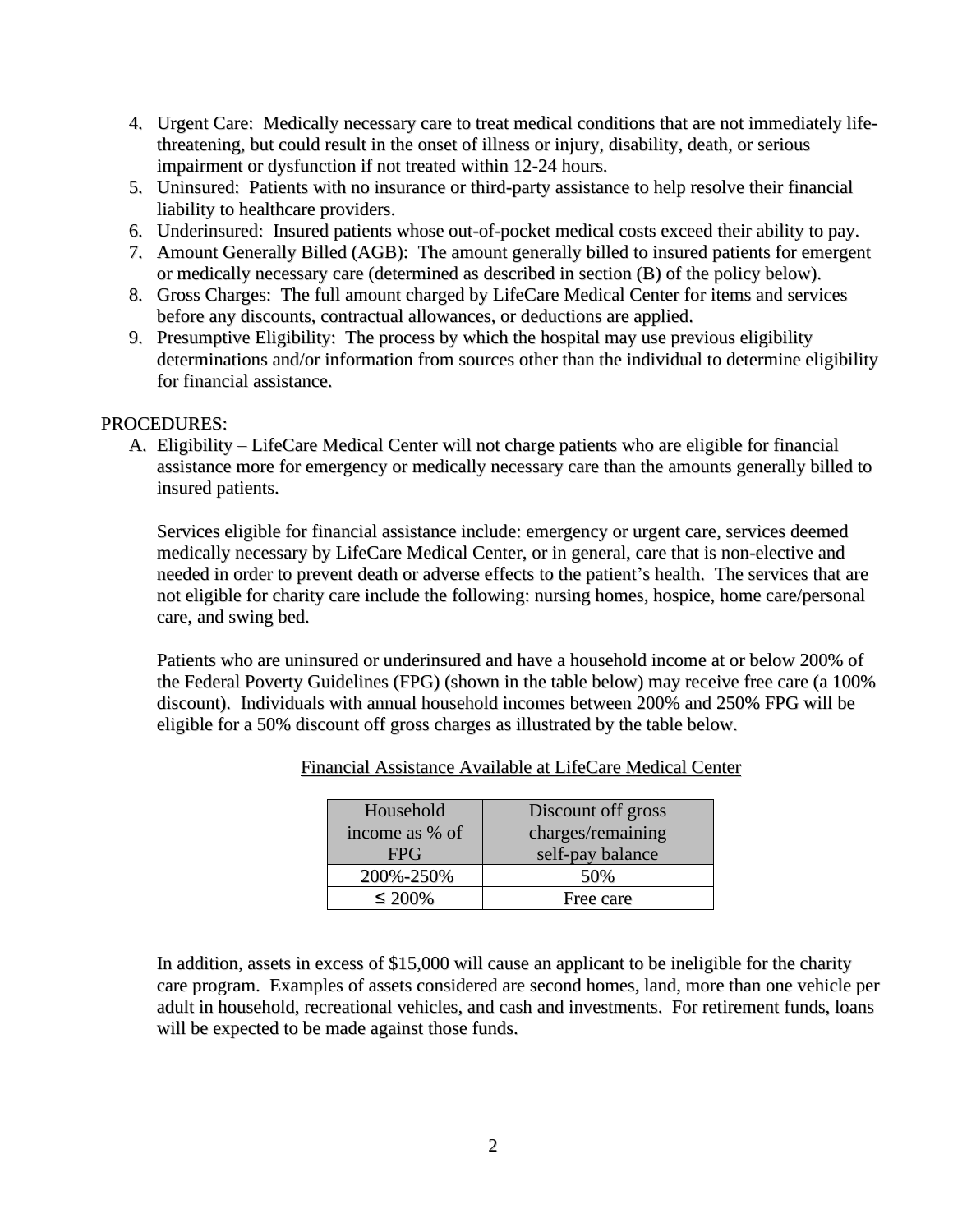| 2021 Federal Poverty Level Guidelines |                      |                      |                      |  |
|---------------------------------------|----------------------|----------------------|----------------------|--|
| # Individuals in                      | <b>Annual Income</b> | <b>Annual Income</b> | <b>Annual Income</b> |  |
| Household                             | 100% FPG             | 200% FPG             | 250% FPG             |  |
|                                       | \$12,880             | \$25,760             | \$32,200             |  |
|                                       | \$17,420             | \$34,840             | \$43,550             |  |
|                                       | \$21,960             | \$43,920             | \$54,900             |  |
|                                       | \$26,500             | \$53,000             | \$66,250             |  |
|                                       | \$31,040             | \$62,080             | \$77,600             |  |
|                                       | \$35,580             | \$71,160             | \$88,950             |  |
|                                       | \$40,120             | \$80,240             | $**$                 |  |
| 8                                     | \$44,660             | \$89,320             | $***$                |  |
|                                       | \$49,200             | \$98,400             | $***$                |  |

*\*\*\* Family income in excess of \$100,000 are not eligible.*

Uninsured patients who do not meet these income requirements will receive a discount of 12% on gross charges for medically necessary and emergency care that they receive.

Determinations for financial assistance eligibility will require patients to submit a completed Charity Care application (including all documentation required by the application) and may require appointments or discussion with hospital financial counselors.

When determining patient's eligibility, LifeCare Medical Center does not take into account race, gender, age, sexual orientation, religious affiliation, or social or immigrant status.

B. Determining Discount Amount – Once eligibility for financial assistance has been established, LifeCare Medical Center will not charge patients who are eligible for financial assistance more than the amounts generally billed (AGB) to insured patients for emergency or medically necessary care.

To calculate the AGB, LifeCare Medical Center uses the "look-back" method described in section 4(b)(2) of the IRS and Treasury's 501(r) final rule.

In this method, LifeCare Medical Center uses data based on claims sent to Medicare fee-forservice and all private commercial insurers for emergency and medically necessary care over the past year to determine the percentage of gross charges that is typically allowed by these insurers.

The AGB percentage is then multiplied by gross charges for emergency and medically necessary care to determine the AGB. LifeCare Medical Center re-calculates the percentage each year. In 2021, the AGB percentage for services is 67%.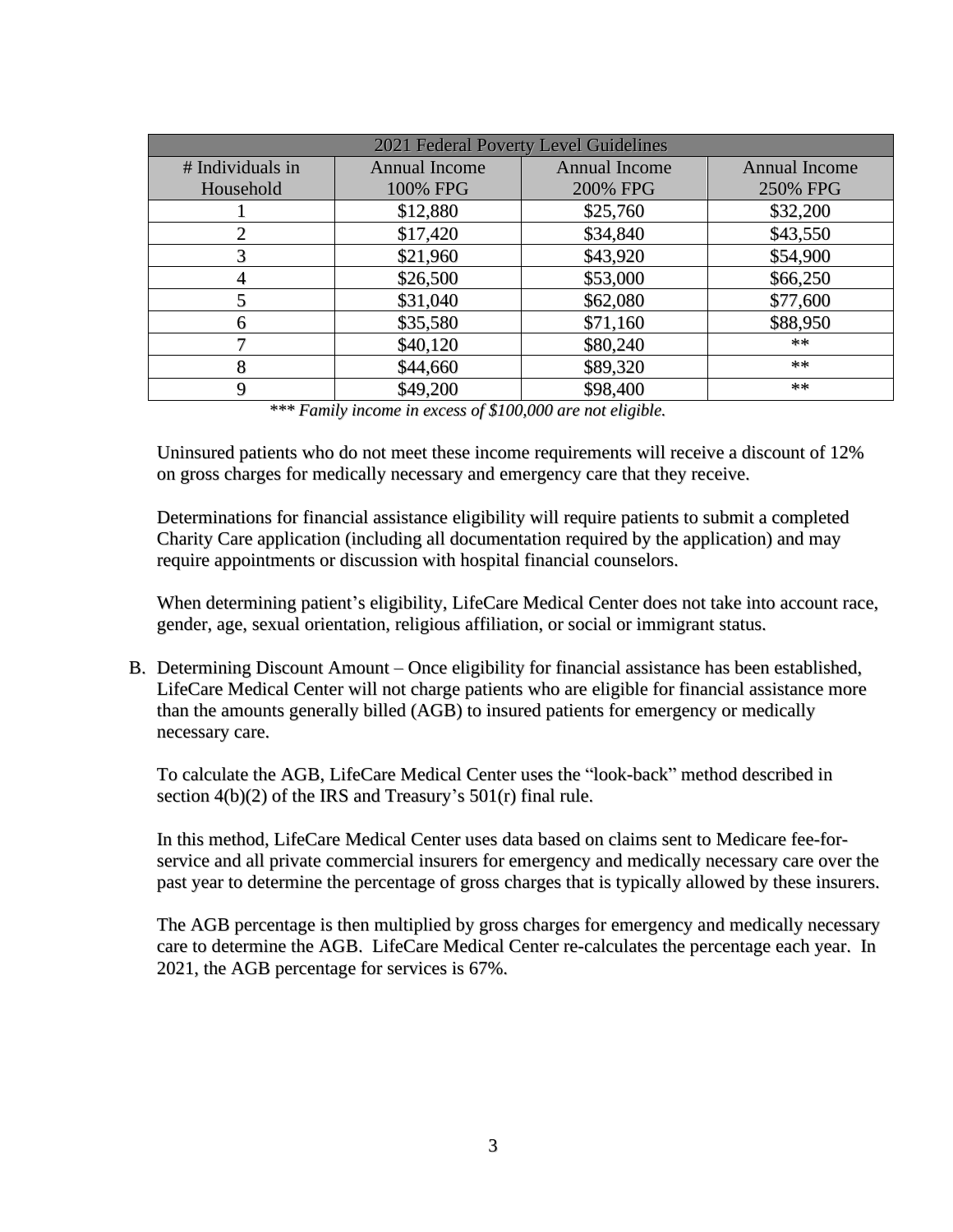Example

If the gross charge for an outpatient colonoscopy procedure is \$1,000 and the AGB percentage is 67%, any patient eligible for financial assistance under this policy will not be personally responsible for paying more than \$670 for an outpatient colonoscopy procedure.

Because the AGB percentage is 67% and because the minimum amount of assistance available under this policy is a 50% discount off gross charges, no patient eligible for financial assistance will be required to pay an amount in excess of AGB.

C. Applying for Financial Assistance – To apply for financial assistance, patients must submit a complete application (including supporting documents) to 715 Delmore Drive, Roseau, MN 56751, either in person or by mail.

Charity Care applications can be accessed:

- o At the facility in the Business Office, Financial Counseling Office, ER registration desk, Behavioral Health, and therapy departments.
- o Individuals may make a request by phone (call 218-463-4716) or by mail (715 Delmore Drive, Roseau, MN 56751).
- o Online at [www.lifecaremedicalcenter.org](http://www.lifecaremedicalcenter.org/)

To be considered eligible for financial assistance, patients must cooperate with the hospital to explore alternative means of assistance if necessary, including Medicare and Medicaid. Patient will be required to provide necessary information and documentation when applying for hospital financial assistance or other private or public payment programs.

In addition to completing an application, individuals should be prepared to supply the following documentation:

- o Bank statements
- o Proof of income for applicant (and spouse if applicable), such as recent pay stubs, unemployment insurance payment stubs, or sufficient information on how patients are currently financially supporting themselves
- o Copy of most recent federal tax return
- o Documentation of qualifications for Medicaid programs
- o In some cases, information on available assets or other financial resources

External, public sources like credit scores may also be used to verify eligibility. Individuals who do not have any of the documentation listed above and have questions about LifeCare Medical Center's financial assistance application or would like assistance with completing the financial assistance application may contact our financial counselors either in person at 715 Delmore Drive, Roseau, MN 56751 or over the phone:

Financial Counselor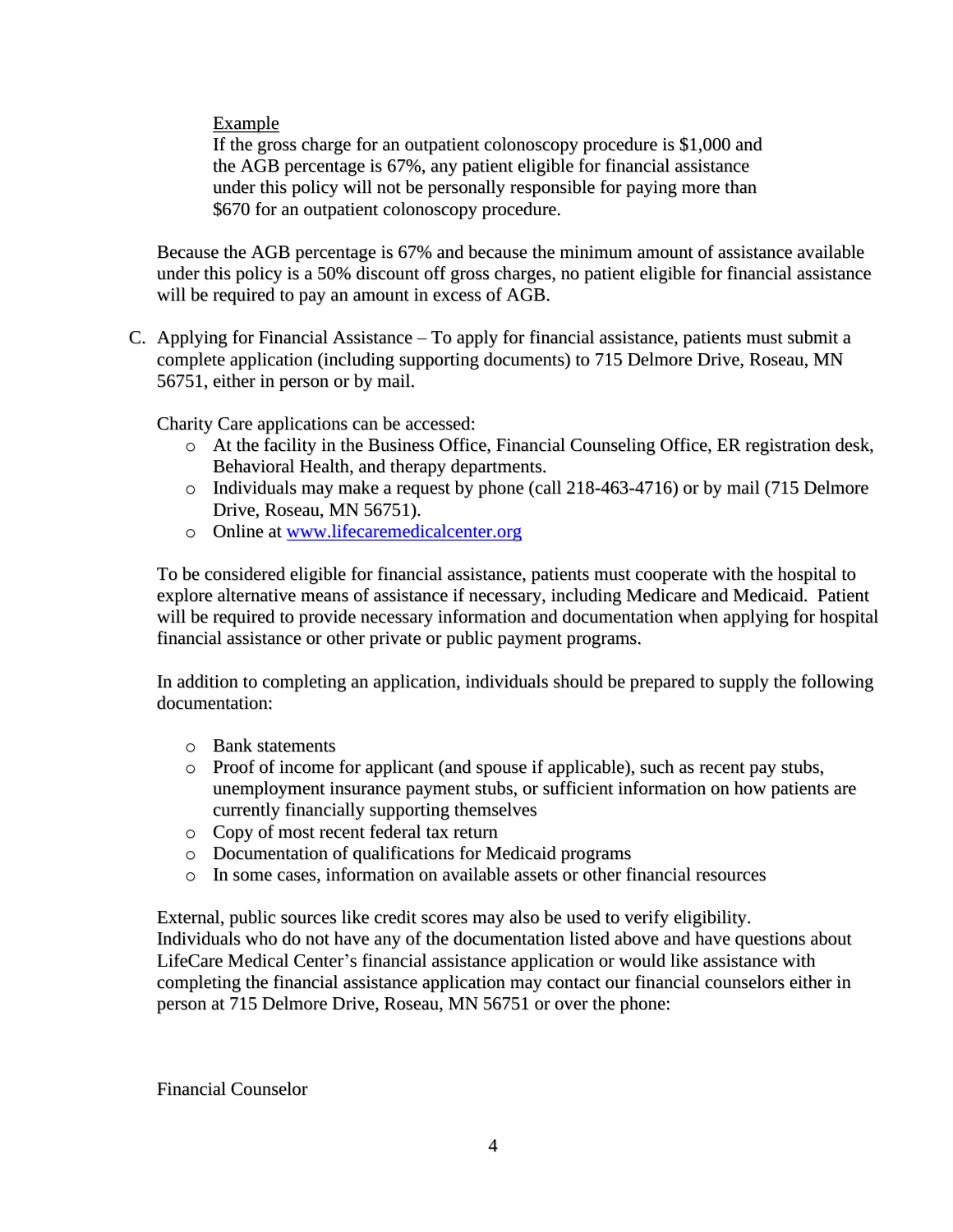218-463-4716 Business Office hours are 8:00–5:00, Monday-Friday (or by appointment)

Representatives at several community organizations are also able to assist with completing LifeCare Medical Center's financial assistance applications:

Northwest Community Action 218-528-3258

D. Actions in the Event of Non-Payment – The collection actions LifeCare Medical Center may take if a financial assistance application and/or payment is not received are described in a separate policy.

In brief, LifeCare Medical Center will make reasonable efforts to provide patients with information about our financial assistance policy before we or our agency representatives take extraordinary actions to collect your bill.

For more information on the steps LifeCare Medical Center will take to inform uninsured patient of our financial assistance policy and the collection activities we may pursue, please see

LifeCare Medical Center's Billing and Collections Policy.

You can request a free copy of this full policy in person or by mailing a request to LifeCare Medical Center, 715 Delmore Drive, Roseau, MN 56751, by calling us at 218-463-4716, or online at [www.lifecaremedicalcenter.org](http://www.lifecaremedicalcenter.org/)

- E. Presumptive Eligibility If patients fail to supply sufficient information to support financial assistance eligibility, LifeCare Medical Center may refer to or rely on external sources and/or other program enrollment resources to determine eligibility when:
	- o Patient is homeless
	- o Patient is eligible for other unfunded state or local assistance programs
	- o Patient is eligible for food stamps or subsidized school lunch program
	- o Patient is eligible for state-funded prescription medication program
	- o Patient's valid address is considered low-income or subsidized housing
	- o Patient receives free care from a community clinic and is referred to hospital for further treatment

LifeCare Medical Center also uses MN-ITS, an eligible vendor, to help identify patients who may be eligible for financial assistance under this policy or through other public and private programs.

LifeCare Medical Center may also use previous financial assistance eligibility determinations as a basis for determining eligibility in the event that the patient does not provide sufficient documentation to support an eligibility determination. Financial assistance applications on file at LifeCare Medical Center may be used for a time period of up to three months after the date of submission.